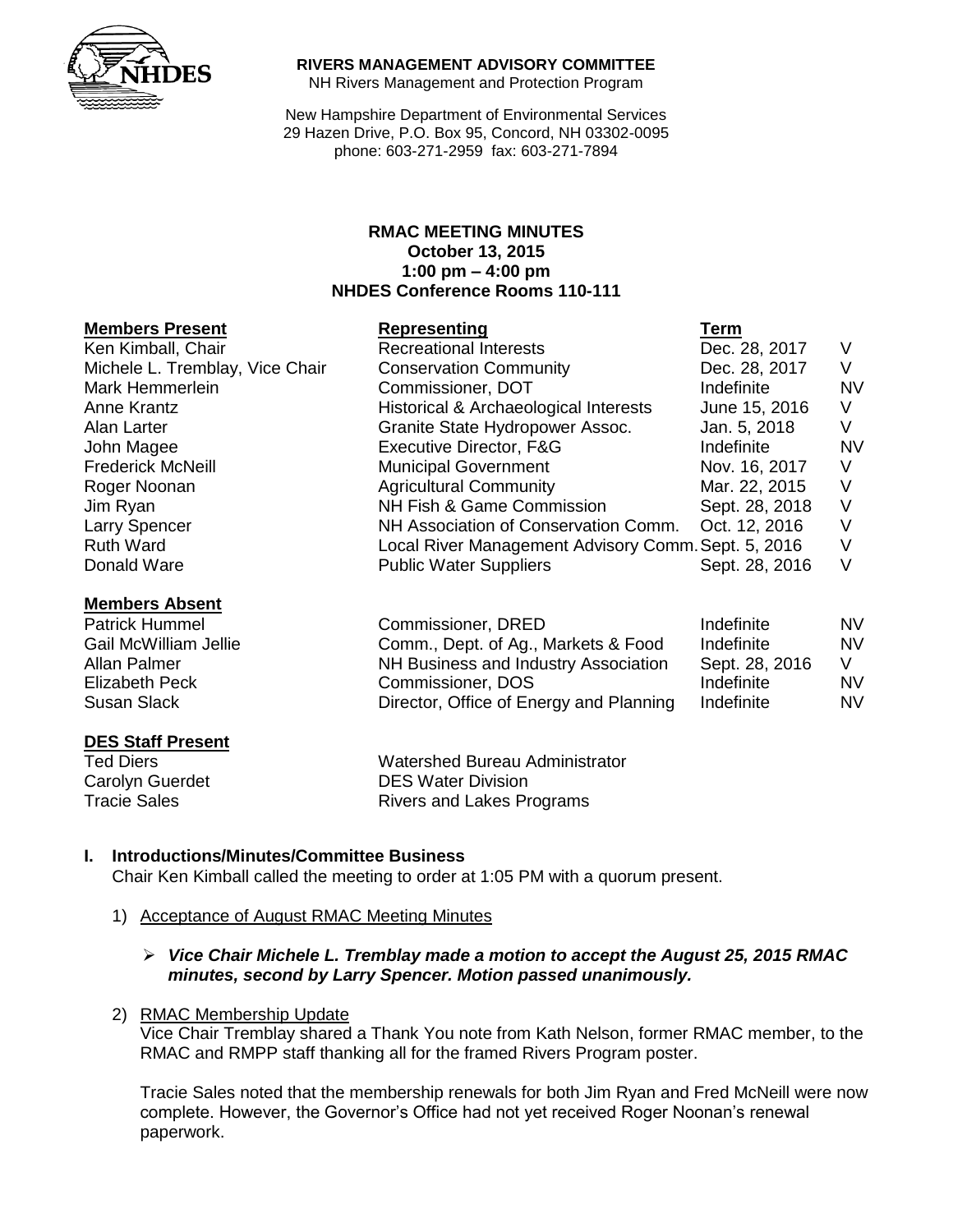3) Status of the Rivers Coordinator Position & RMPP with State Budget Approval

Ted Diers reported that now that we have a budget, the perspective for filling the Rivers Coordinator position is a little bit rosier. Under the continuing resolution, we would have still been in the hole \$10,000 as of January from Jacquie's retirement payout. With the new budget, however, we will only be in the hole \$3000. This means that we should be able to post the position in December, conduct interviews in January, and get someone on-board in February. The position will be posted internally to state employees first, before being posted to the public. Michele asked if an RMAC member would be on interview team, noting that she had been on the team the last time. Ted said that there would be an Advisory Committee representative.

Michele reminded the group that she and LMAC Chair David Packard had reviewed the combined job description for the Rivers and Lakes Programs Manager, and gave it more of a leadership tenor. Ted responded affirmatively to Ken's question that the part-time support position, Tracie's, would remain. John Magee asked if the position should be a higher Labor Grade due to the Master's degree requirement, but Ted replied that the grade was standard for the Env IV position. This position continues to oversee the Instream Flow Specialist, which is Federally funded.

## **II. RMPP Rules Updates**

1) Proposed Changes to the RMPP Rules (Env-Wq 1800)

Tracie noted that the only changes since the last meeting were the addition of the terms "exemplary natural community" and "species of special concern" to the inventory to include in a nomination, along with definitions of these terms.

- *Vice Chair Michele L. Tremblay made a motion to accept the wording in the rules for the terms "exemplary natural community" and "species of special concern" to be consistent with that used by the Natural Heritage Bureau, second by Jim Ryan. Motion passed unanimously.*
- 2) Next Steps for the RMPP Rules

Michele commented that the RMAC is ahead of schedule on the RMPP rules revision, as RMAC approval was due on December  $1<sup>st</sup>$ , and reviewed the proposed schedule for the next steps. She thanked all of the RMAC members and RMPP staff who were involved with the rules revision effort.

Ken asked whether nominating committees submitting river nominations in June would follow the old rules or the new. Ted responded that they would follow the new rules as soon as the Fiscal Impact Statement for the draft rules is published by the Legislative Budget Assistant, which is scheduled for January 8, 2016. Michele clarified that nominating groups for the Warner and Androscoggin rivers would then use the new rules, and that Tracie would need to clarify with the groups that the nomination point system would no longer be used.

Ted recommended lining up an RMAC meeting with the Public Hearing for the rules update, possibly in early March. Michele will check the legislative calendar for crossover, with the goal of holding the RMAC meeting shortly prior.

Ted added a comment that the draft Env-Wq 1700 (Water Quality) rules are coming out in the next couple of months.

## **III. RSA 483 Statute Updates for 2016 Legislative Session**

1) Additional Recommended Changes for RSA 483

Ken noted that Representative Spang had agreed to bring the changes to RSA 483 forward to the legislature. While the committee had approved some of the changes last year, they later voted to postpone bringing them to the legislature. Some additional changes have been proposed to those approved in November 2014. Rep. Spang has suggested some further edits,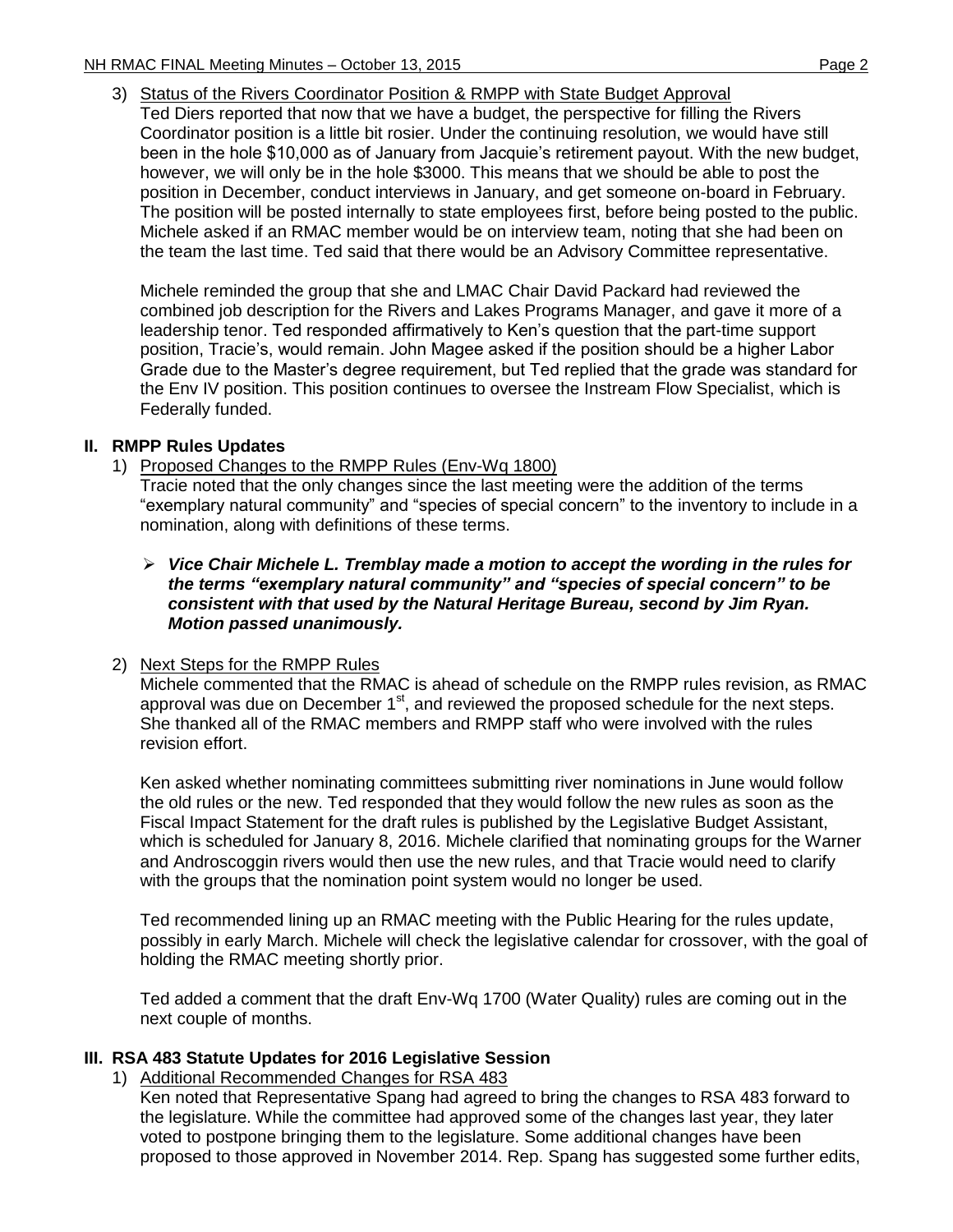and the general court may also make changes once this is presented to them. Michele noted that there is beginning to be some crossover between the Rivers Act and the Shoreland Act, and the committee should consider what belongs in each statute.

Ken brought up Rep. Spang's proposal to include a reference to RSA 483-B in RSA 483:2. No RMAC member proposed to add the reference, so RSA 483:2 remains as written.

## Definitions:

Aquatic connectivity has been added as a topic for corridor management plans in RSA 483:10.

- *Vice Chair Michele L. Tremblay moved to confirm the proposed definition of "Aquatic connectivity," second by Fred McNeill. Motion passed unanimously.*
- *Larry Spencer moved to approve the proposed definition of "Fluvial geomorphology," second by Jim Ryan. Discussion ensued. Motion passed unanimously.* Ted explained that this was a new topic added to the subjects that must be addressed in river corridor management plans, but the perception based on the prior wording was that DES would be required to do fluvial erosion hazard assessments that the Department did not have the resources to do, which had not been the intention.

#### Nominations:

- *Vice Chair Michele L. Tremblay moved to relocate the word "publicly" to read "advertise publicly" in RSA 483:6 I, second by Fred McNeill. Motion passed unanimously.*
- *Vice Chair Michele L. Tremblay moved to approve the updated and re-ordered list of resources to be considered in a nomination in RSA 483:6 IV, second by Anne Krantz. Motion passed unanimously.*

Gender neutral language:

 *Vice Chair Michele L. Tremblay moved to approve the proposed gender neutral language in RSA 483:8 V, second by Larry Spencer. Motion passed unanimously.*

State comprehensive plan:

 *Larry Spencer moved to approve the deletion of the previously approved new language regarding state comprehensive plans in RSA 483:8-a III(c) and instead add the words "river corridor" with respect to management plans in RSA 483:5, second by Don Ware. Motion passed unanimously.*

Corridor management plans:

Ted noted that items (j) and (k) did not look like the other items in this list, and most of this language about where to find the information should be in guidance, not in statute. Michele asked if this would be an opportunity for DES to ask for more funding. Ted thought not. Michele also asked if DES Senior Leadership would support these changes. Ted was unable to commit as Senior Leadership has not seen all of the proposed changes, or the fiscal note. Larry noted that DES should to be able to provide these resources to at least a limited degree.

 *Roger Noonan moved to approve the changes to the previously approved additions of state-owned lands and fluvial geomorphology for corridor management plans as RSA 483:10 II(j) and (k). Second by Don Ware. Motion passed with one opposed.*

Tracie asked if the RMAC should reconfirm with the Oyster River LAC their desire to have their Shoreland exemption for  $1<sup>st</sup> - 3<sup>rd</sup>$  order streams removed. Michele felt that their 2014 letter of support for the removal of the exemption was sufficient.

Overall changes to RSA 483 recommended by the RMAC: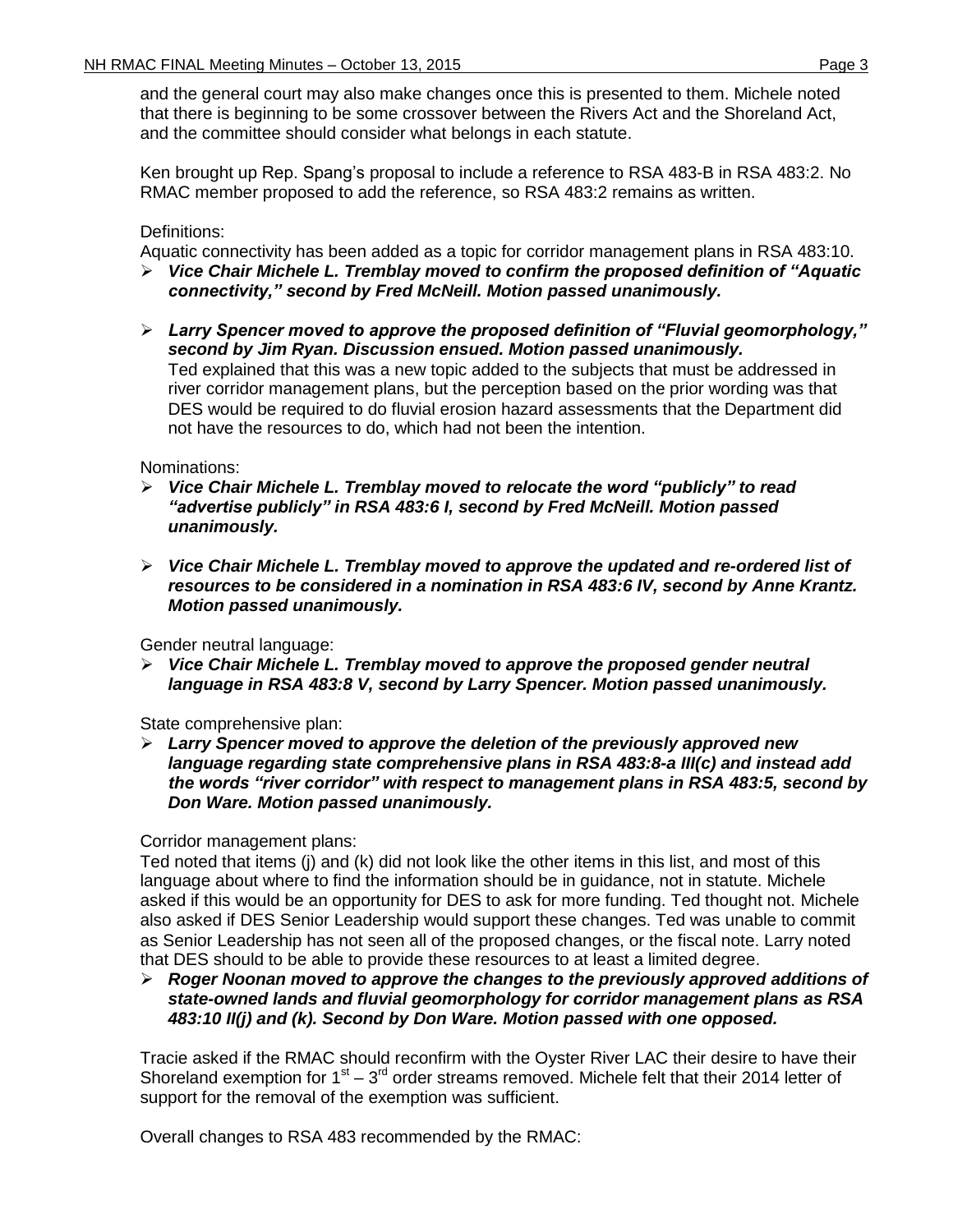#### *Vice Chair Michele L. Tremblay moved that this record, combined with the changes approved on November 18, 2014 and August 25, 2015, constitutes the changes that RMAC recommends moving forward as a bill in the legislature. Second by Larry Spencer. Motion passed unanimously.*

## 2) Proposed Changes to RSA 483-B Regarding 1<sup>st</sup>-3<sup>rd</sup> Order Streams

Ken noted that this proposal was made in response to the challenges incurred during the Ham Branch nomination. At the last meeting, the RMAC voted to make a recommendation to SAC regarding how  $1<sup>st</sup>$  through  $3<sup>rd</sup>$  order designated rivers are treated within the Shoreland Water Quality Protection Act (SWQPA), applying only those provisions of the SWQPA that apply within 50' of the water. This would weaken the protections on existing  $1<sup>st</sup> - 3<sup>rd</sup>$  order designated rivers, except on the Lamprey and Oyster rivers, unless a grandfathering clause was included. Speaking as a member of the Piscataquog River LAC, John Magee said that he would not like to see the full SWQPA protections removed from the 1<sup>st</sup>-3<sup>rd</sup> order portions of the Piscataquog. Ted added that stream order identification is relatively invisible to LACs and landowners, and is imperfect, being somewhat arbitrary when being determined. However, this addition would encourage future nominating committees to extend the designation to smaller order rivers.

Michele reminded the committee that is was likely that the RMAC would be jointly overseeing the SWQPA in the future, and that changing the basis on which streams are classified, such as using a method other than stream order, could be addressed later within that statute. Ted summarized that while Rep. Spang was reluctant to make changes in RSA 483-B, the RMAC feels the changes should be made there, not in RSA 483. RSA 483-B will be opened for fees during the 2016 legislative session. Relative to the Shoreland Advisory Committee (SAC), Michele said that while SAC voted to recommend different criteria for lakes, rivers and estuaries, they would not be determining what those criteria would be. She added that the RMAC should determine the rivers Shoreland criteria.

 *Vice Chair Michele L. Tremblay moved that the RMAC recommend that for first, second and third order designated rivers, only the provisions of the SWQPA which describe the Waterfront Buffer standards, those within 50 feet of the reference line, be applied, that existing designated rivers be grandfathered from this new provision, and that this change be made in RSA 483-B. Second by Roger Noonan. Discussion ensued. Motion passed unanimously.*

Discussion ensued about grandfathering the existing 1<sup>st</sup>-3<sup>rd</sup> order designated rivers, with Roger noting there were challenges either way, grandfathering or not, and that grandfathering was cumbersome and challengeable. It could be an administrative hassle, but it Don felt that the hassle was manageable. Ken noted that not grandfathering could supersede past legislation.

Michele will speak with Rep. Spang about moving forward with the proposed changes to RSA 483 and RSA 483-B. In addition, the RMAC will send a letter to the Chair of SAC recommending the motion just approved on the 50 foot buffer as well as the previously approved motion that the RMAC is willing to take on joint oversight of SWQPA with the LMAC.

## **IV. River-related Legislation**

1) 2015 CACR 2 Letter of Testimony

Ken reminded the committee that the RMAC had previously voted to support CACR 2, providing that dedicated funds be used solely for the purpose of the fund. The bill had originally been retained in committee, but the House Ways and Means committee will be voting on it on October 14<sup>th</sup>. Given that the bill text now includes a provision that a dedicated fund can be robbed if 2/3 of the General Court agrees, we have drafted a letter saying that the RMAC supports the intent of the bill, but not the portion that allows a fund to be used for alternate purposes. This change requires a vote.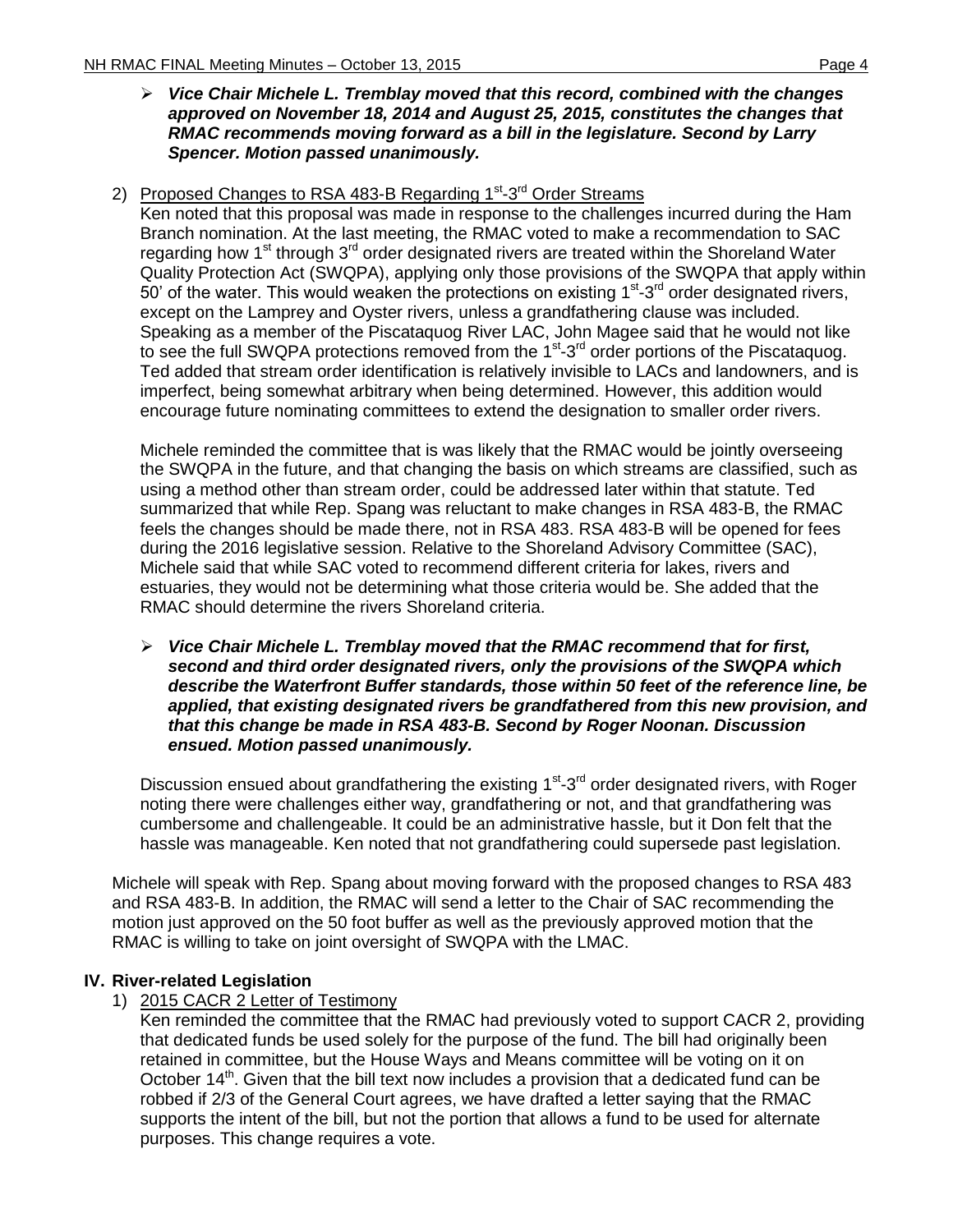## *Anne Krantz moved to approve the letter of testimony for 2015 CACR 2 as drafted, second by Don Ware. Discussion ensued, with a minor wording changed to the last paragraph proposed. Motion passed unanimously with the minor wording change.*

Michele will provide the new language for the final paragraph to Tracie.

2) 2016 LSRs Submitted by the House

Michele noted that the future RMPP bill is LSR 2492, and that John Mullen has submitted LSR 2491 to extend the Instream Flow advisory committee. Other LSRs of potential interest, which Michele finds through key word searches, are LSRs 2046 (conservation number plate funds), 2164 (stormwater or sewage penalties), 2418 (aquatic resources mitigation fund), 2658 (nitrogen and phosphorus in fertilizer), 2668 (shoreland permit fees), one on LCHIP funds and another to repeal LCHIP. Michele will poll the P&L subcommittee for a meeting time when bill text is available, probably mid-January.

## **V. RMAC Comments on the Draft Instream Flow Pilot Program Report**

Ken prepared a draft comment letter on the *Draft ISF Pilot Program Report* for the RMAC's consideration, which he reviewed along with some project background. He felt that the RMAC is obligated to respond and provide comments given that the RMAC has spent decades working on this program. Comments are due October 25<sup>th</sup>. Given the amount of time and funding that the Pilot Program required, Ken thought that completing all of the designate rivers could take a very long time. Therefore, he suggests adding an interim standard setting approach to protect instream flow until the river-specific protected flows and management plans can be developed.

Larry asked that tools mentioned in the report be referenced there. In response to a question from Fred about a financial section, Tracie responded that the report includes an estimate of how much it will cost to complete ISF on each river and the additional required staff, but that no detailed budget request has been developed. Larry added that dam retrofits are likely to be costly for some rivers, and Fred suggested identifying financial resources early to complete the required work.

#### *Vice Chair Michele L. Tremblay made a motion that the RMAC approve the draft letter commenting on the Draft Instream Flow Pilot Program Report, second by Larry Spencer. Discussion ensued. Motion passed unanimously with spelling corrections.*

## **VI. Member Comments, Updates and Other Related Groups**

- 1) Sub-committee Reports:
	- a. WQSAC Ted covered this topic during the discussion on the RMPP rules.
	- b. SAC Michele reminded the group that SAC sunsets at the end of the year, and there seems to be no intention by the committee to extend it. SAC has spent more of its time focused on the rules, rather than on bigger changes in the statute such as addressing tidal rivers. She also noted that SAC has not incorporated the RMAC/LMAC/SAC subcommittee recommendations as part of their report, but that she will continue to push to see that they are. SAC does not want to have RSA 483-B opened, so Michele recommends that the RMAC move forward itself with any changes it feels should happen. SAC also did not feel that it should formally recommend that the RMAC and LMAC take on oversight of the Shoreland Program.
- 2) Other Member Updates

Larry reported that the work done by volunteers and volunteer organizations at Livermore Falls has really paid off. The area saw a lot of use, and volunteers were often on hand to greet visitors. There is still some alcohol consumed inappropriately there, but it is now mostly families. The volunteers will continue their efforts at this new state park.